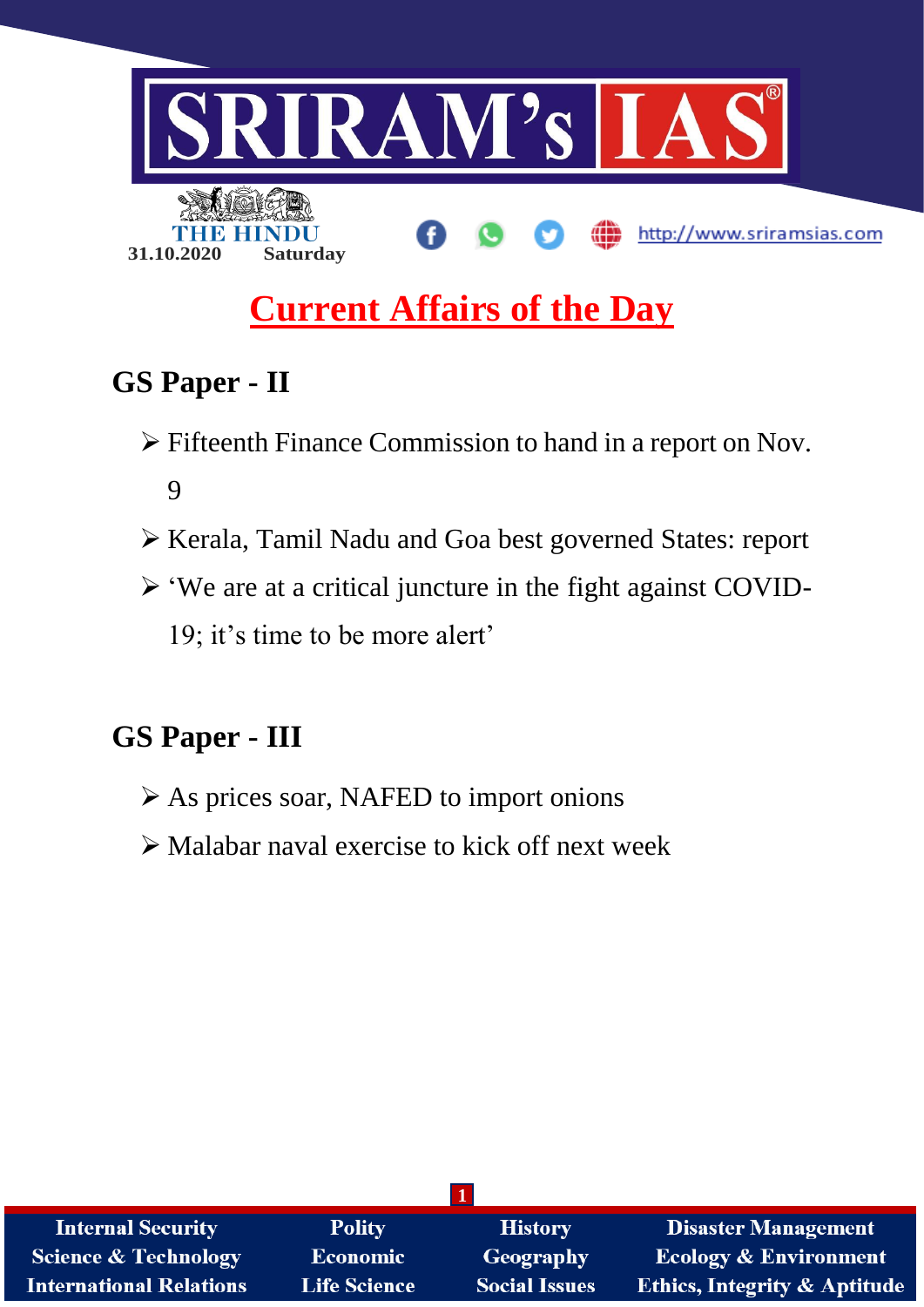

TIER EIN **31.10.2020 Saturday**

http://www.sriramsias.com

### **Kerala, Tamil Nadu and Goa best governed States: report**

### **GS II: Important Aspects of Governance, Transparency and Accountability**

**News:** Kerala has been adjudged as the bestgoverned State in the large States category, while Uttar Pradesh ended at the bottom in the Public Affairs Index-2020 released by the Public Affairs Centre here on Friday.

### **Highlights:**

1. The city-based not-for-profit organisation, headed by former Indian Space Research Organisation (ISRO) Chairman K. Kasturirangan, said in its annual report that the States were ranked on governance performance based on a composite index in the context of sustainable development.

| <b>BEST</b>                 | <b>WORST</b> |  |
|-----------------------------|--------------|--|
| <b>LARGE STATE CATEGORY</b> |              |  |
| Kerala                      | UP           |  |
| <b>Tamil Nadu</b>           | Odisha       |  |
| <b>Andhra Pradesh</b>       | Bihar        |  |
| <b>SMALL STATE CATEGORY</b> |              |  |
| Goa                         | Manipur      |  |
| Meghalaya                   | Delhi        |  |
| <b>Himachal</b>             | U'khand      |  |

**PUBLIC AFFAIRS INDEX** 

UT, followed by **Puducherry** and Lakshadweep

**Dadra and Nagar Haveli,** Andaman, J&K least performers

- 2. Four southern States Kerala (1.388 PAI Index point), Tamil Nadu (0.912), Andhra Pradesh (0.531) and Karnataka (0.468) stood in the first four ranks in the large State category in terms of governance.
- 3. Uttar Pradesh (-1.461), Odisha (-1.201) and Bihar (-1.158) were at the bottom of the ranking.
- 4. In the small State category, Goa ranked first with 1.745 points, followed by Meghalaya (0.797) and Himachal Pradesh (0.725).
- 5. Chandigarh emerged at the top in the category of Union Territories with 1.05 PAI points, followed by Puducherry (0.52) and Lakshadweep (0.003).

### **Sustainable development at the centre of Index**

According to the PAC, the governance performance is analysed in the context of sustainable development defined by the three pillars of equity, growth and sustainability.

| <b>Internal Security</b>       | <b>Polity</b>       | <b>History</b>       | <b>Disaster Management</b>              |
|--------------------------------|---------------------|----------------------|-----------------------------------------|
| Science & Technology           | <b>Economic</b>     | Geography            | <b>Ecology &amp; Environment</b>        |
| <b>International Relations</b> | <b>Life Science</b> | <b>Social Issues</b> | <b>Ethics, Integrity &amp; Aptitude</b> |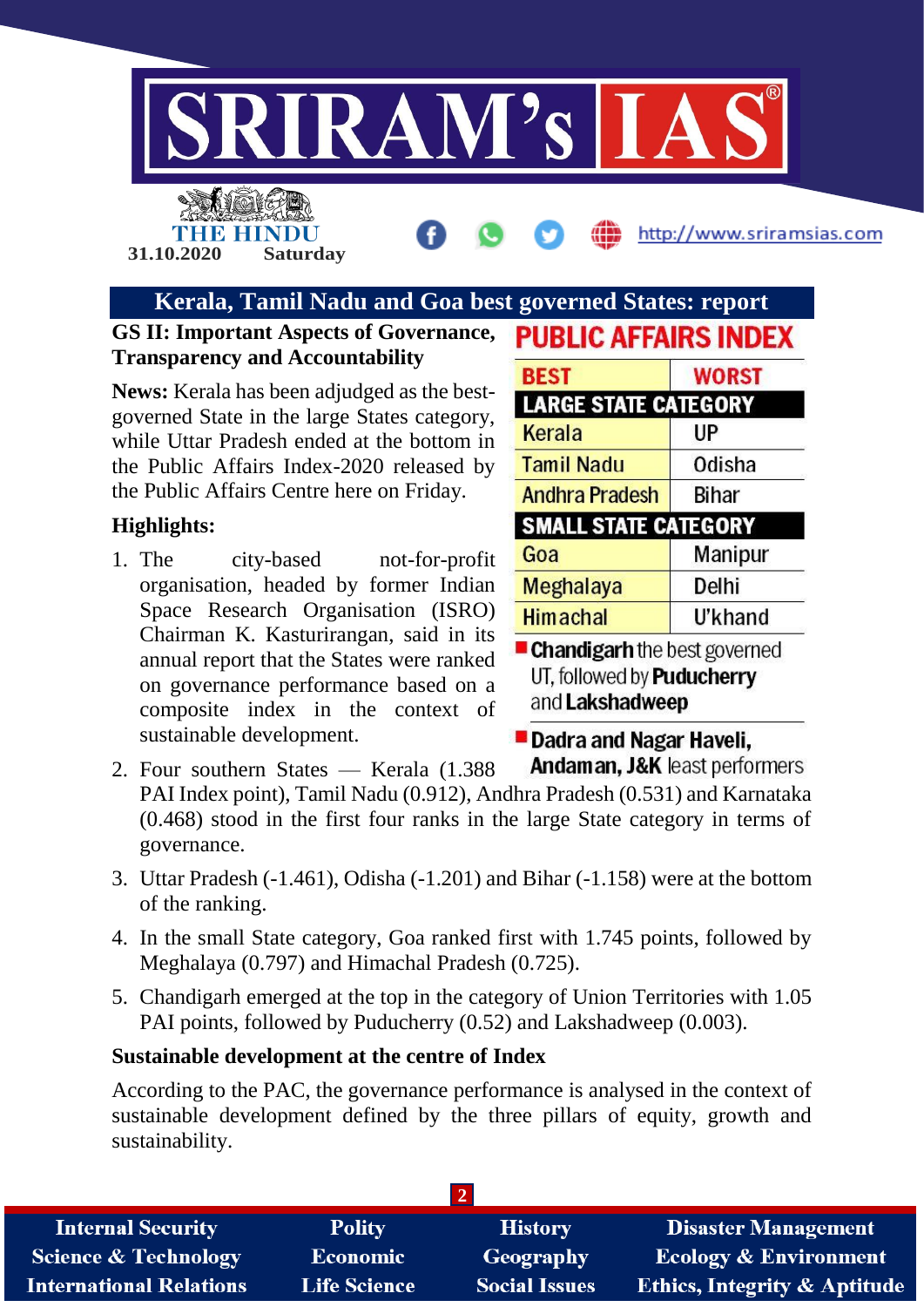

### **Fifteenth Finance Commission to hand in a report on Nov. 9**

### **GS II: Functions and Responsibilities of various Constitutional Bodies.**

**31.10.2020 Saturday**

THE HINDU

**News:** Three years after it was constituted, the Fifteenth Finance Commission has finalised its report for fund devolution from the Centre to States for the five years from 2021-22 to 2025-26.

### **Background:**

The Fifteenth Finance Commission was constituted against the backdrop of the abolition of the Planning Commission and the distinction between Plan and



http://www.sriramsias.com

non-Plan expenditure, and introduction of the Goods and Services Tax (GST). The panel had to grapple with an enlarged Terms of Reference (TOR) that included determining the viability of a separate defence and national security fund as well as the issue of GST compensation.

#### **Term extension**

- 1. Although its original remit was to recommend the fund-sharing formula between the Centre and States from 2020-21 to 2024-25, the commission's term was extended by 11 months.
- 2. Last year, the Commission submitted an initial report just for the year 2020- 21. That report had pared the States' share of the divisible tax pool from 42%, as recommended by the Fourteenth Finance Commission, to 41%, citing the creation of the Union Territories of Jammu and Kashmir and Ladakh.
- 3. The Commission had then said that some of the key recommendations it was required to make would feature in its final report, including the viability of creating a separate defence and national security fund as suggested by the Centre.
- 4. States would keenly await these recommendations as it may translate into a lower share of funds for them.

| <b>Internal Security</b>        | <b>Polity</b>       | <b>History</b>       | <b>Disaster Management</b>              |
|---------------------------------|---------------------|----------------------|-----------------------------------------|
| <b>Science &amp; Technology</b> | Economic            | Geography            | <b>Ecology &amp; Environment</b>        |
| <b>International Relations</b>  | <b>Life Science</b> | <b>Social Issues</b> | <b>Ethics, Integrity &amp; Aptitude</b> |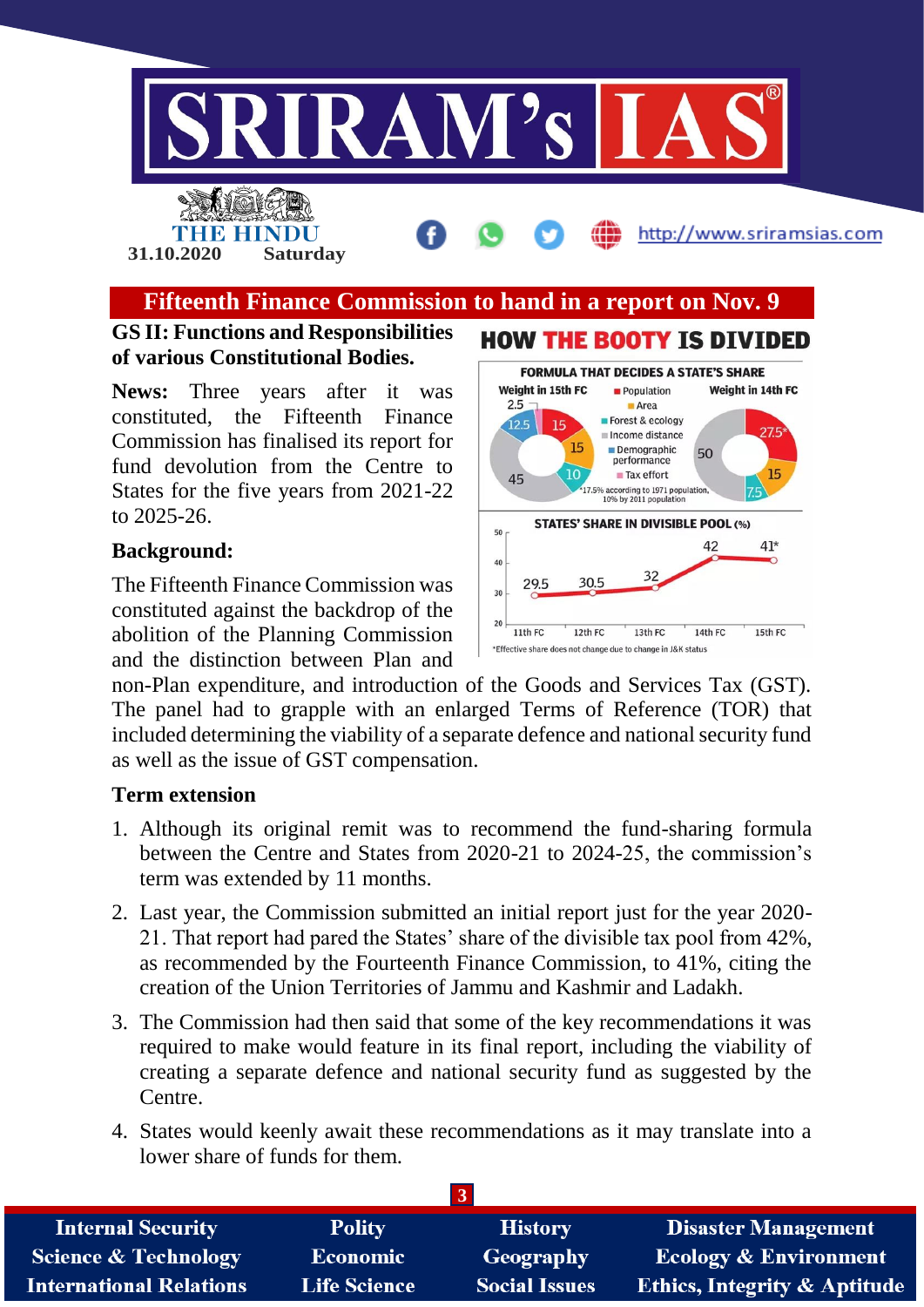

5. The panel is also expected to factor in unpaid GST compensation dues to States for this year while working out States' revenue flow calculations for the years beyond 2022. States were guaranteed compensation by the Centre for revenue losses owing to the implementation of the GST for a period of five years. However, the disruption in economic activity due to the pandemic and lockdowns this year has dampened cess collections used to recompense States.

### **'We are at a critical juncture in the fight against COVID-19; it's time to be more alert'**

### **GS III: Disaster and Disaster Management.**

**Crux:** The pandemic has impacted lives and livelihood. We understand the difficulties people continue to face working from home or losing income, children being schooled remotely, not being able to celebrate milestones with friends and family or not being there with them in the most difficult times  $-$  it's very tough and the COVID-19 fatigue is real. But, we must break the virus transmission chains and governments should continue



to strengthen pandemic response, says regional director, WHO South-East Asia

### **Issues**

- 1. The second wave of COVID-19 infection,
- 2. fatigue among healthcare workers/general public
- 3. countries in the northern hemisphere continue to be at a critical juncture in the fight against the pandemic:

### **Caution:**

1. Now is the time to be even more alert. The pandemic is still not behind us. Our efforts to contain the spread of COVID-19 transmission need to be more vigorous now.

| <b>Internal Security</b>        | <b>Polity</b>       | <b>History</b>       | <b>Disaster Management</b>              |
|---------------------------------|---------------------|----------------------|-----------------------------------------|
| <b>Science &amp; Technology</b> | <b>Economic</b>     | Geography            | <b>Ecology &amp; Environment</b>        |
| <b>International Relations</b>  | <b>Life Science</b> | <b>Social Issues</b> | <b>Ethics, Integrity &amp; Aptitude</b> |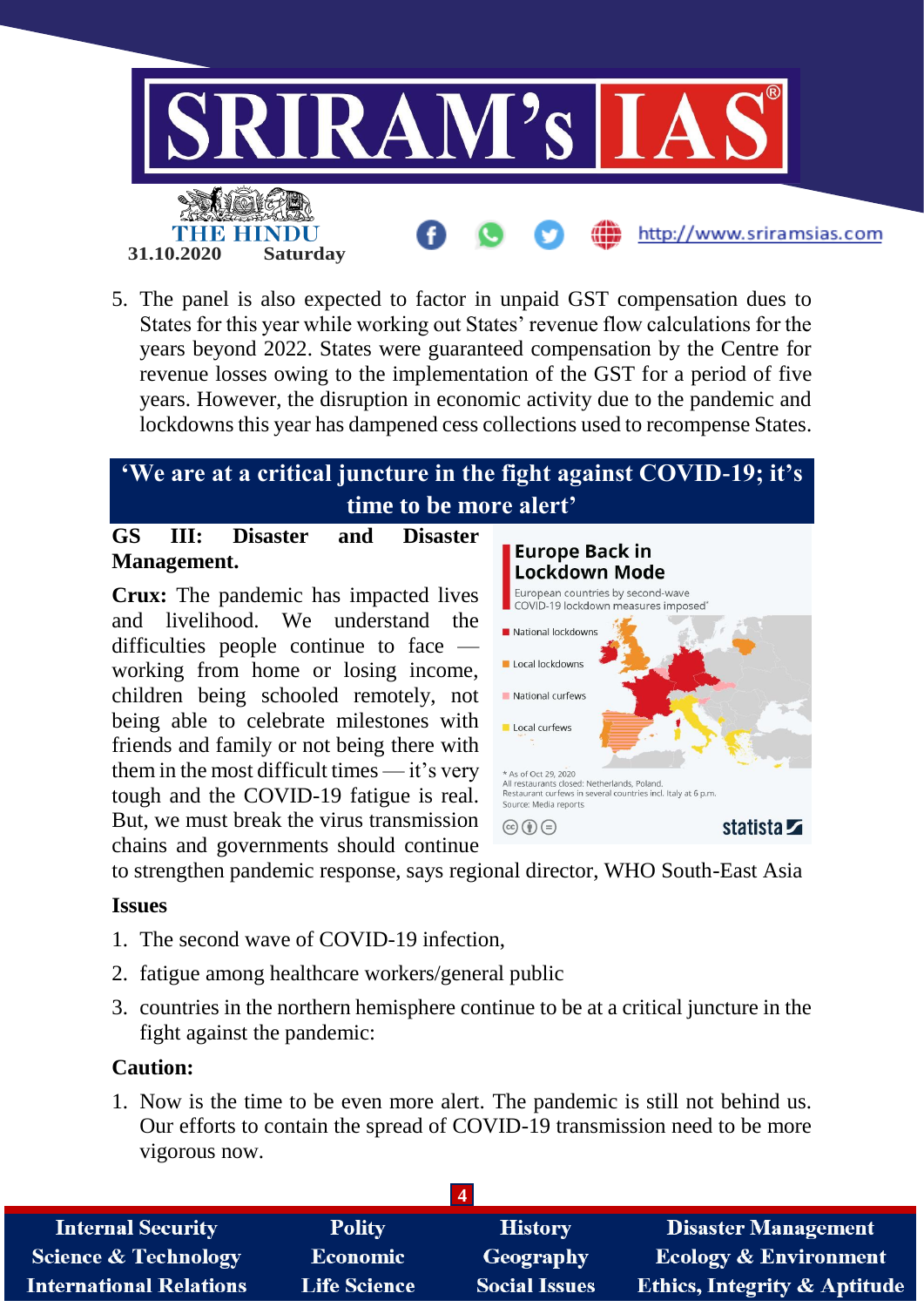

2. Health workers, who have themselves gone through immense stress and trauma, are still on the front line, taking care of patients, and it is no surprise if they too are getting tired. And in addition, we do not know how long this pandemic will last.

#### **Schools: to open or not to open**

- 1. From a public health perspective, deciding to close or reopen schools should be guided by a risk-based approach, taking into consideration the epidemiology of COVID-19 at the local level; the capacity of educational institutions to adapt their system to operate safely; the impact of school closures on educational loss, equity, general health and well-being of children; and the range of other public health measures being implemented outside school.
- 2. Decisions on full or partial closure or reopening should be taken at a local administrative level, based on the local level of transmission of COVID-19 and the local risk assessment, as well as how much the reopening of educational settings might increase transmission in the community.

### **Malabar naval exercise to kick off next week**

**GS II: Bilateral, Regional and Global Groupings and Agreements involving India and/or affecting India's interests.**

**News:** The first phase of the Malabar Naval exercise with Australia, Japan and the U.S. is scheduled to be held next week off the Visakhapatnam coast. This is the first time Australia will be joining the exercise after 2007 and it will bring all four countries of



the Quadrilateral grouping together for military games.

### **Background:**

Malabar began as a bilateral exercise between India and the U.S. in 1992 and became trilateral in 2015 with the addition of Japan.

| $\mathbf{c}$                    |                     |                      |                                         |
|---------------------------------|---------------------|----------------------|-----------------------------------------|
| <b>Internal Security</b>        | <b>Polity</b>       | <b>History</b>       | <b>Disaster Management</b>              |
| <b>Science &amp; Technology</b> | <b>Economic</b>     | Geography            | <b>Ecology &amp; Environment</b>        |
| <b>International Relations</b>  | <b>Life Science</b> | <b>Social Issues</b> | <b>Ethics, Integrity &amp; Aptitude</b> |